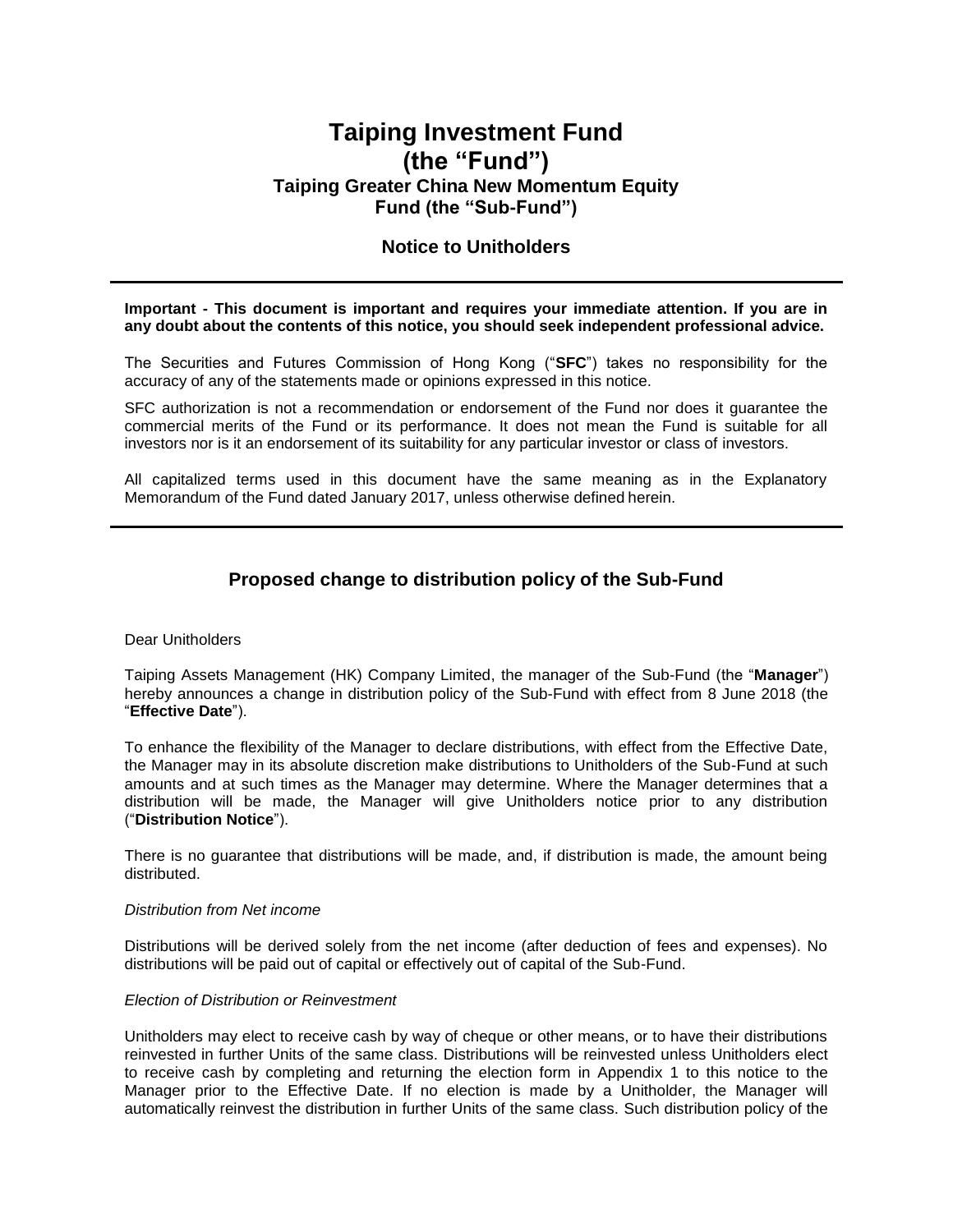Sub-Fund is consistent with clause 5 of Appendix F – *Distributions* of the Trust Deed.

The Manager will either make distribution or reinvestment as per the Unitholder's election for all future distributions unless otherwise notified by the Unitholder. Unitholders may change their election at any time by notice to the Manager in writing signed by the Unitholder (or, in the case of joint Unitholders, by each of them), except for the period between the date of a Distribution Notice and the relevant Distribution Date (as defined below). Any election received during the period between the date of a Distribution Notice and the relevant Distribution Date will not be processed and will only take effect from the next distribution.

### *Timing of Distribution or Reinvestment*

Distributions for reinvestment will be paid to the Manager 15 Business Days after the date of the Distribution Notice ("**Distribution Date**"), and the Manager will reinvest in the purchase of Units at the Subscription Price on the Distribution Date. Subscription fees will not be deducted upon reinvestment of distributions. A statement of reinvestment will be sent to the Unitholder.

Distributions which are not reinvested will be sent by cheque through the post to the registered address of such Unitholder or paid by other means on the Distribution Date. The Fund will not be liable for non-delivery or late delivery of distributions unless the cause of such non-delivery or late delivery is directly attributable to the Fund.

Distributions may impact investors' tax position and accordingly investors are encouraged to seek appropriate tax advice in relation to their investment. There is no change to how the Sub-Fund will be managed, but distributions of the Sub-Fund may be made from the net income from the Effective Date. This change is not intended to have a material impact on the Sub-Fund and will not materially prejudice the Sub-Fund's existing investors' rights or interests. The fee level /cost in managing the Sub-Fund will remain unchanged, and it is not intended that the overall risk profile of the Sub-Fund will change.

The costs and expenses incurred in connection with this change will be borne by the Manager.

The Explanatory Memorandum of the Fund and Product Key Facts of the Sub-Fund will be revised to reflect the above changes and posted on the Fund's website [\(http://www.tpahk.cntaiping.com\)](http://www.tpahk.cntaiping.com/)<sup>1</sup> upon the SFC's approval.

Unitholders may request for printed copies of the Explanatory Memorandum of the Fund and Key Fact Statement of the Sub-Fund free of charge during normal working hours at the office of the Manager at 11/F China Taiping Tower Phase II, 8 Sunning Road, Causeway Bay, Hong Kong. Hardcopies will also be provided free of charge to Unitholders upon request.

The Manager accepts responsibility for the information contained in this notice as being accurate as at the date of publication.

Thank you for your continued support. If you have any questions relating to the above, please contact us by phone at (852) 2864 1900.

## **Taiping Assets Management (HK) Company Limited**

8 May 2018

 1 Please note that this website has not been reviewed by the SFC.